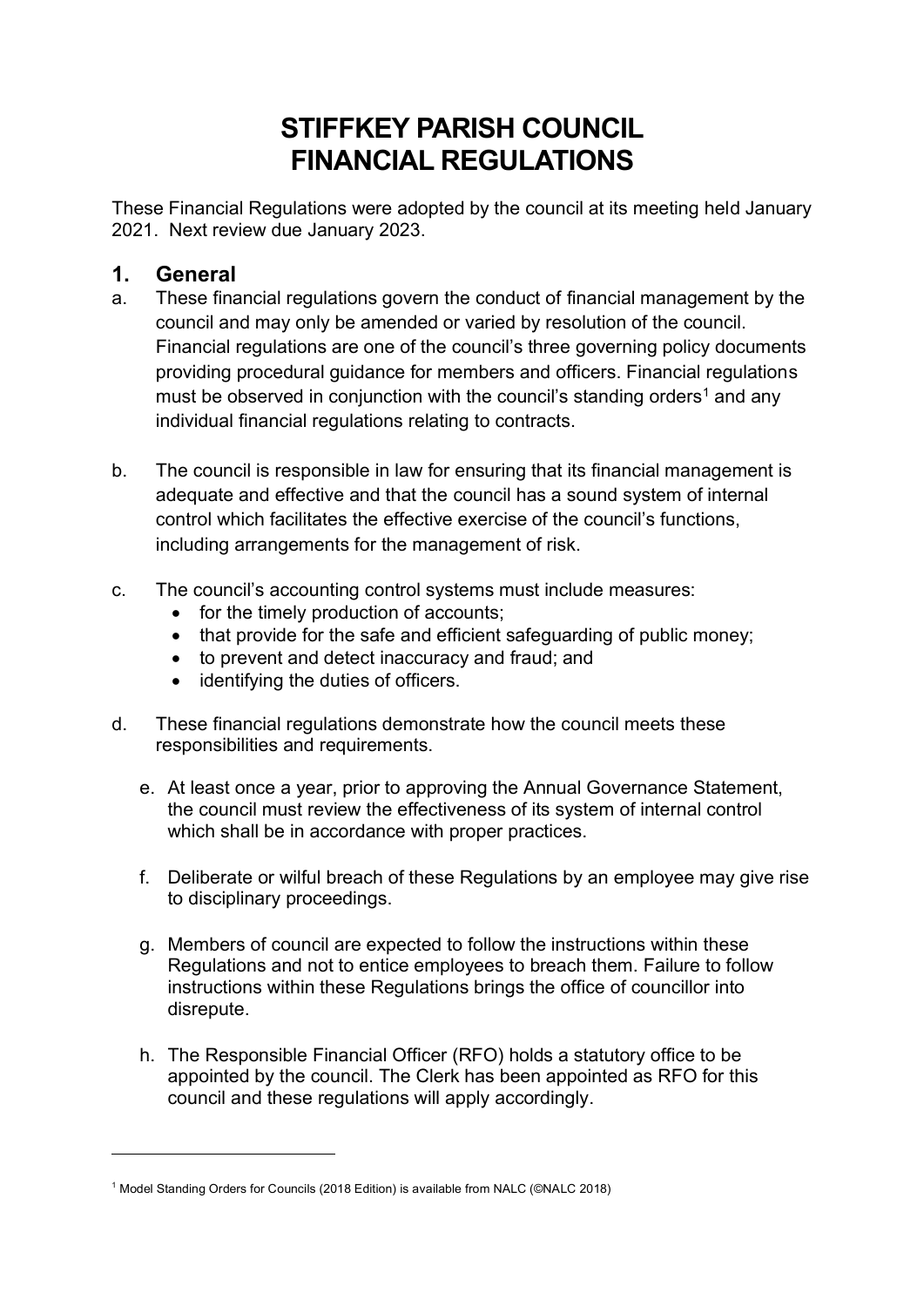- i. The RFO;
	- acts under the policy direction of the council;
	- administers the council's financial affairs in accordance with all Acts, Regulations and proper practices;
	- determines on behalf of the council its accounting records and accounting control systems;
	- ensures the accounting control systems are observed;
	- maintains the accounting records of the council up to date in accordance with proper practices:
	- assists the council to secure economy, efficiency and effectiveness in the use of its resources; and
	- produces financial management information as required by the council.
- j. The accounting records determined by the RFO shall be sufficient to show and explain the council's transactions and to enable the RFO to ensure that any income and expenditure account and statement of balances, or record of receipts and payments and additional information, as the case may be, or management information prepared for the council from time to time comply with the Accounts and Audit Regulations.
- k. The accounting records determined by the RFO shall in particular contain:
	- entries from day to day of all sums of money received and expended by the council and the matters to which the income and expenditure or receipts and payments account relate;
	- a record of the assets and liabilities of the council; and
	- wherever relevant, a record of the council's income and expenditure in relation to claims made, or to be made, for any contribution, grant or subsidy.
- l. The accounting control systems determined by the RFO shall include:
	- procedures to ensure that the financial transactions of the council are recorded as soon as reasonably practicable and as accurately and reasonably as possible;
	- procedures to enable the prevention and detection of inaccuracies and fraud and the ability to reconstruct any lost records;
	- identification of the duties of officers dealing with financial transactions and division of responsibilities of those officers in relation to significant transactions;
	- procedures to ensure that uncollectable amounts, including any bad debts are not submitted to the council for approval to be written off except with the approval of the RFO and that the approvals are shown in the accounting records; and
	- measures to ensure that risk is properly managed.
- m. The council is not empowered by these Regulations or otherwise to delegate certain specified decisions. In particular any decision regarding:
	- setting the final budget or the precept (council tax requirement);
	- approving accounting statements;
	- approving an annual governance statement;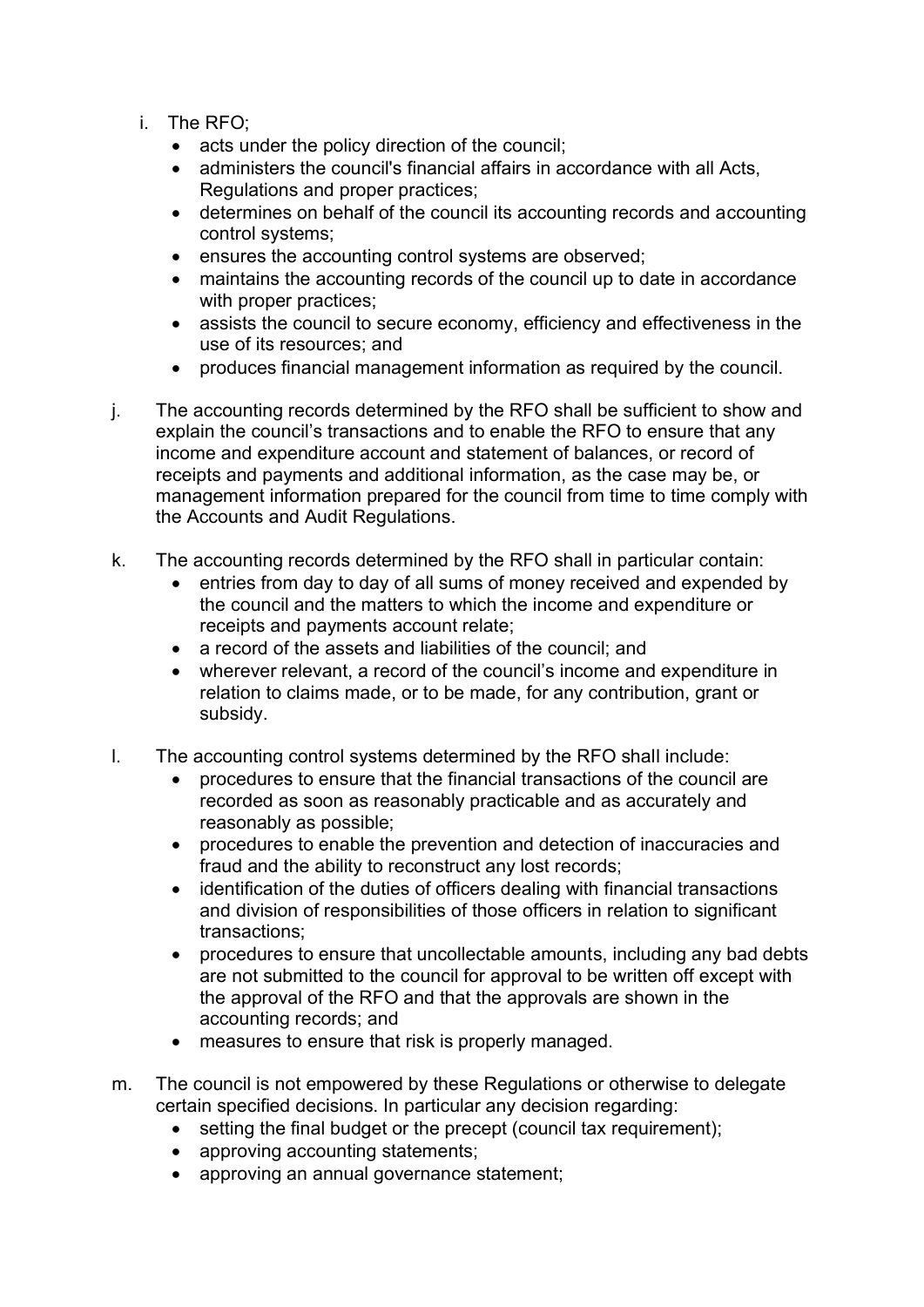- borrowing;
- writing off bad debts;
- declaring eligibility for the General Power of Competence; and
- addressing recommendations in any report from the internal or external auditors, shall be a matter for the full council only.
- n. In addition, the council must:
	- determine and keep under regular review the bank mandate for all council bank accounts;
	- approve any grant or a single commitment in excess of [£5,000]; and
	- in respect of the annual salary for any employee have regard to recommendations about annual salaries of employees made by the relevant committee in accordance with its terms of reference.
- o. In these financial regulations, references to the Accounts and Audit Regulations or 'the regulations' shall mean the regulations issued under the provisions of section 27 of the Audit Commission Act 1998, or any superseding legislation, and then in force unless otherwise specified.

In these financial regulations the term 'proper practice' or 'proper practices' shall refer to guidance issued in *Governance and Accountability for Local Councils - a Practitioners' Guide (England)* issued by the Joint Practitioners Advisory Group (JPAG), available from the websites of NALC and the Society for Local Council Clerks (SLCC).

## **2. Accounting and audit (internal and external)**

- a. All accounting procedures and financial records of the council shall be determined by the RFO in accordance with the Accounts and Audit Regulations, appropriate guidance and proper practices.
- b. On a regular basis, at least once in each quarter, and at each financial year end, a member other than the Chairman [or a cheque signatory] shall be appointed to verify bank reconciliations (for all accounts) produced by the RFO. The member shall sign the reconciliations and the original bank statements (or similar document) as evidence of verification. This activity shall on conclusion be reported, including any exceptions, to and noted by the council [Finance Committee].
- c. The RFO shall complete the annual statement of accounts, annual report, and any related documents of the council contained in the Annual Return (as specified in proper practices) as soon as practicable after the end of the financial year and having certified the accounts shall submit them and report thereon to the council within the timescales set by the Accounts and Audit Regulations.
- d. The council shall ensure that there is an adequate and effective system of internal audit of its accounting records, and of its system of internal control in accordance with proper practices. Any officer or member of the council shall make available such documents and records as appear to the council to be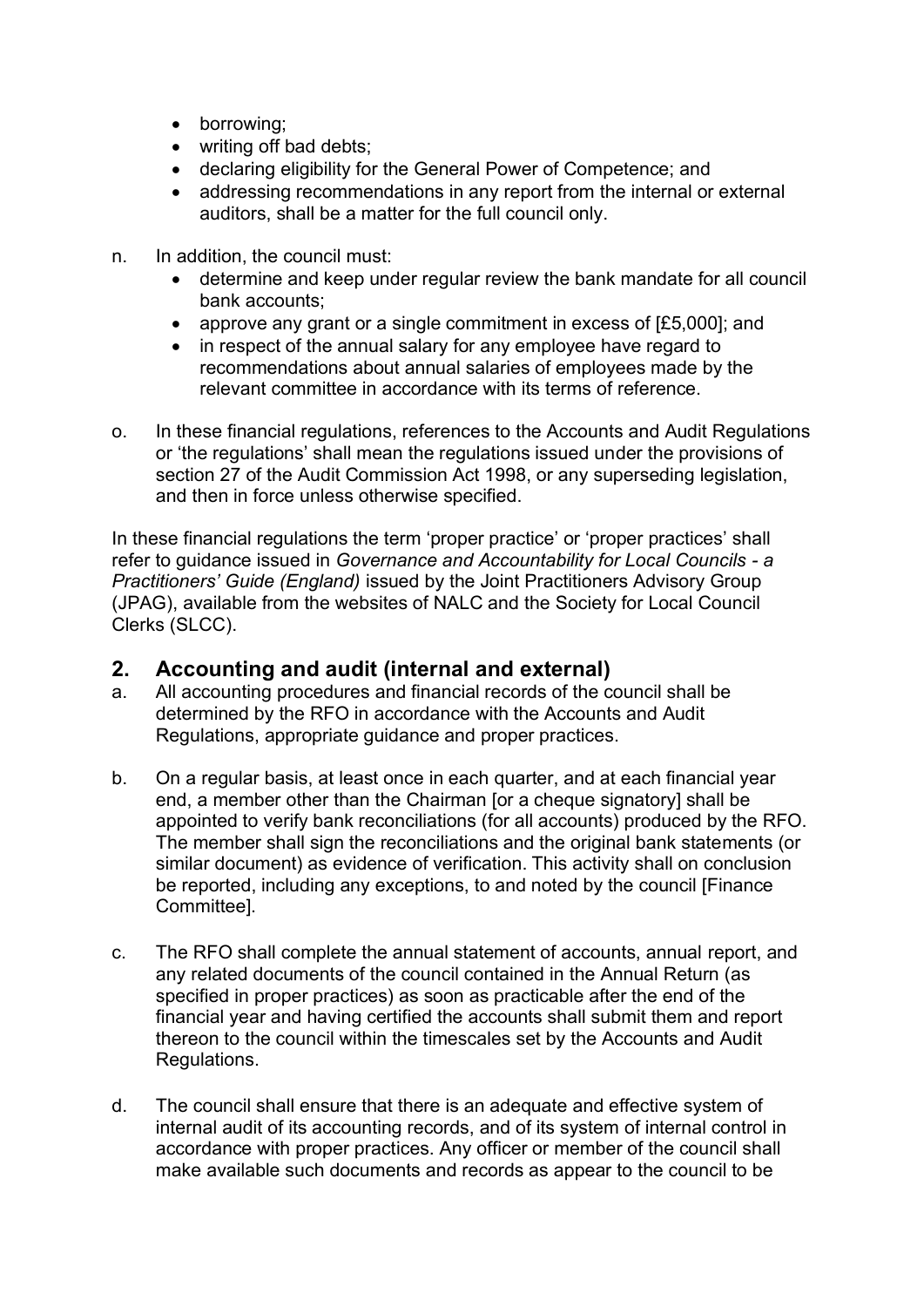necessary for the purpose of the audit and shall, as directed by the council, supply the RFO, internal auditor, or external auditor with such information and explanation as the council considers necessary for that purpose.

- e. The internal auditor shall be appointed by and shall carry out the work in relation to internal controls required by the council in accordance with proper practices.
- f. The internal auditor shall:
	- be competent and independent of the financial operations of the council;
	- report to council in writing, or in person, on a regular basis with a minimum of one annual written report during each financial year;
	- to demonstrate competence, objectivity and independence, be free from any actual or perceived conflicts of interest, including those arising from family relationships; and
	- has no involvement in the financial decision making, management or control of the council
- g. Internal or external auditors may not under any circumstances:
	- perform any operational duties for the council;
	- initiate or approve accounting transactions; or
	- direct the activities of any council employee, except to the extent that such employees have been appropriately assigned to assist the internal auditor.
- h. For the avoidance of doubt, in relation to internal audit the terms 'independent' and 'independence' shall have the same meaning as is described in proper practices.
- i. The RFO shall make arrangements for the exercise of electors' rights in relation to the accounts including the opportunity to inspect the accounts, books, and vouchers and display or publish any notices and statements of account required by Audit Commission Act 1998, or any superseding legislation, and the Accounts and Audit Regulations.
- j. The RFO shall, without undue delay, bring to the attention of all councillors any correspondence or report from internal or external auditors.

## **3. Annual estimates (budget) and forward planning**

- a. The RFO must each year, by no later than October, prepare detailed estimates of all receipts and payments including the use of reserves and all sources of funding for the following financial year in the form of a budget to be considered by the council.
- b. The council shall consider annual budget proposals in relation to the council's three year forecast of revenue and capital receipts and payments including recommendations for the use of reserves and sources of funding and update the forecast accordingly.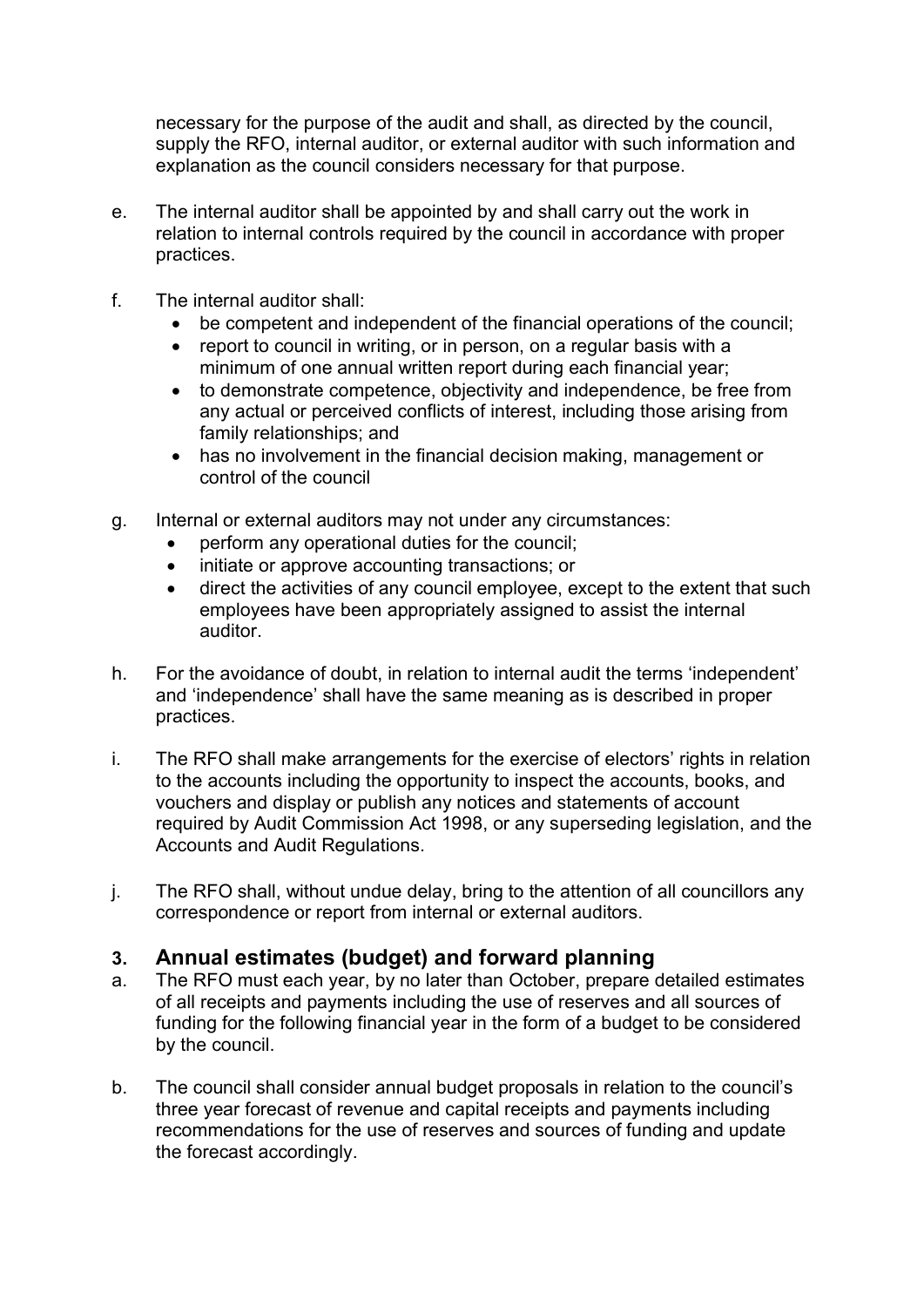- c. The council shall fix the precept (council tax requirement), and relevant basic amount of council tax to be levied for the ensuing financial year not later than by the end of January each year. The RFO shall issue the precept to the billing authority and shall supply each member with a copy of the approved annual budget.
- d. The approved annual budget shall form the basis of financial control for the ensuing year.

## **4. Budgetary control and authority to spend**

- a. Expenditure on revenue items may be authorised up to the amounts included for that class of expenditure in the approved budget. This authority is to be determined by the council. Such authority is to be evidenced by a minute or by an authorisation slip duly signed by the Clerk, and where necessary also by the appropriate Chairman. Contracts may not be disaggregated to avoid controls imposed by these regulations.
- b. No expenditure may be authorised that will exceed the amount provided in the revenue budget for that class of expenditure other than by resolution of the council, or duly delegated committee. During the budget year and with the approval of council having considered fully the implications for public services, unspent and available amounts may be moved to other budget headings or to an earmarked reserve as appropriate ('virement').
- c. Unspent provisions in the revenue or capital budgets for completed projects shall not be carried forward to a subsequent year.
- d. The salary budgets are to be reviewed at least annually in October for the following financial year and such review shall be evidenced by a hard copy schedule signed by the Clerk and the Chairman of Council or relevant committee. The RFO will inform committees of any changes impacting on their budget requirement for the coming year in good time.
- e. In cases of extreme risk to the delivery of council services, the clerk may authorise revenue expenditure on behalf of the council which in the clerk's judgement it is necessary to carry out. Such expenditure includes repair, replacement or other work, whether or not there is any budgetary provision for the expenditure, subject to a limit of £200. The Clerk shall report such action to the chairman as soon as possible and to the council as soon as practicable thereafter.
- f. No expenditure shall be authorised in relation to any capital project and no contract entered into or tender accepted involving capital expenditure unless the council is satisfied that the necessary funds are available and the requisite borrowing approval has been obtained.
- g. All capital works shall be administered in accordance with the council's standing orders and financial regulations relating to contracts.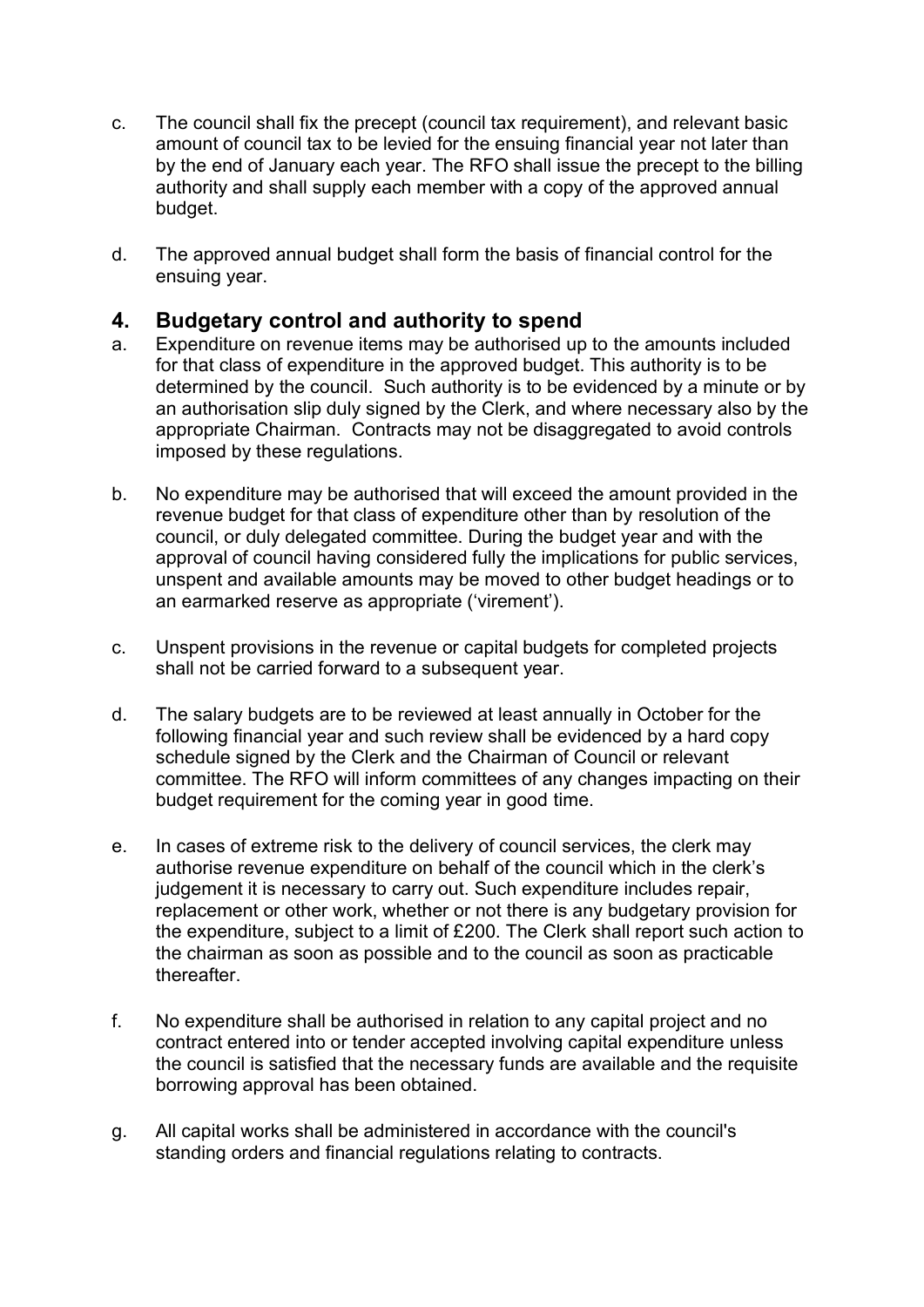- h. The RFO shall regularly provide the council with a statement of receipts and payments to date under each head of the budgets, comparing actual expenditure to the appropriate date against that planned as shown in the budget. These statements are to be prepared at least at the end of each financial quarter and shall show explanations of material variances. For this purpose "material" shall be in excess of £100 or 15% of the budget.
- i. Changes in earmarked reserves shall be approved by council as part of the budgetary control process.

# **5. Banking arrangements and authorisation of payments**

- a. The council's banking arrangements, including the bank mandate, shall be made by the RFO and approved by the council; banking arrangements may not be delegated to a committee. They shall be regularly reviewed for safety and efficiency.
- b. The RFO shall prepare a schedule of payments requiring authorisation, forming part of the Agenda for the Meeting and, together with the relevant invoices, present the schedule to council. The council / committee shall review the schedule for compliance and, having satisfied itself shall authorise payment by a resolution of the council. The approved schedule shall be ruled off and initialled by the Chairman of the Meeting. A detailed list of all payments shall be disclosed within or as an attachment to the minutes of the meeting at which payment was authorised. Personal payments (including salaries, wages, expenses and any payment made in relation to the termination of a contract of employment) may be summarised to remove public access to any personal information.
- c. All invoices for payment shall be examined, verified and certified by the RFO to confirm that the work, goods or services to which each invoice relates has been received, carried out, examined and represents expenditure previously approved by the council.
- d. The RFO shall examine invoices for arithmetical accuracy and analyse them to the appropriate expenditure heading. The RFO shall take all steps to pay all invoices submitted, and which are in order, at the next available council meeting.
- e. The Clerk and RFO shall have delegated authority to authorise the payment of items only in the following circumstances:
	- i. If a payment is necessary to avoid a charge to interest under the Late Payment of Commercial Debts (Interest) Act 1998, and the due date for payment is before the next scheduled Meeting of council, where the Clerk and RFO certify that there is no dispute or other reason to delay payment, provided that a list of such payments shall be submitted to the next appropriate meeting of council;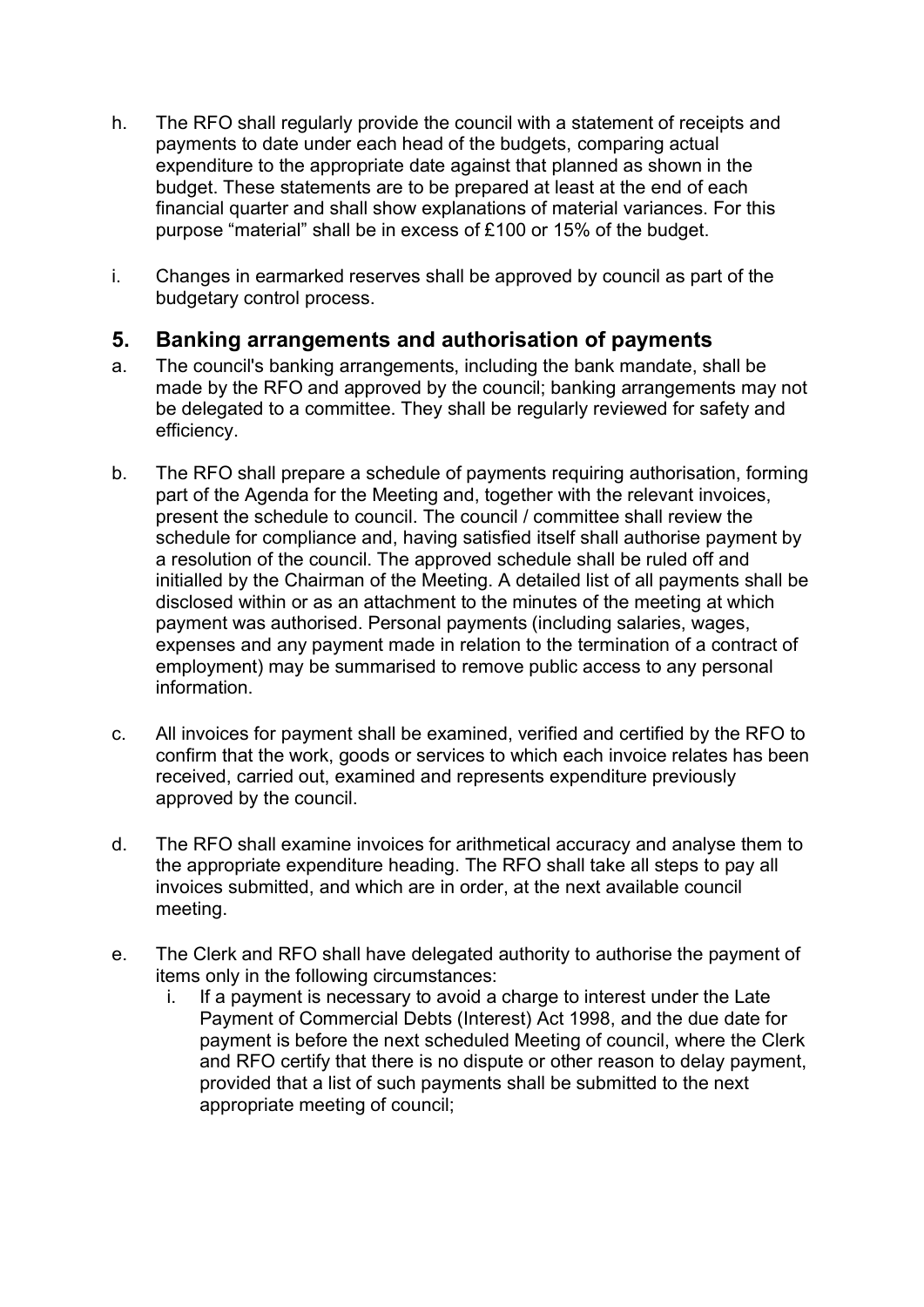- ii. An expenditure item authorised under 5.6 below (continuing contracts and obligations) provided that a list of such payments shall be submitted to the next appropriate meeting of council.
- f. For each financial year the Clerk and RFO shall draw up a list of due payments which arise on a regular basis as the result of a continuing contract, statutory duty, or obligation (such as but not exclusively) Salaries, PAYE and NI, Superannuation Fund and regular maintenance contracts and the like for which council may authorise payment for the year provided that the requirements of regulation 4.1 (Budgetary Controls) are adhered to, provided also that a list of such payments shall be submitted to the next appropriate meeting of council.
- g. A record of regular payments made under 5.6 above shall be drawn up and be signed by two members on each and every occasion when payment is authorised - thus controlling the risk of duplicated payments being authorised and / or made.
- h. In respect of grants a duly authorised committee shall approve expenditure within any limits set by council and in accordance with any policy statement approved by council. Any Revenue or Capital Grant in excess of £5,000 shall before payment, be subject to ratification by resolution of the council.
- i. Members are subject to the Code of Conduct that has been adopted by the council and shall comply with the Code and Standing Orders when a decision to authorise or instruct payment is made in respect of a matter in which they have a disclosable pecuniary or other interest, unless a dispensation has been granted.
- j. The council will aim to rotate the duties of members in these Regulations so that onerous duties are shared out as evenly as possible over time.
- k. Any changes in the recorded details of suppliers, such as bank account records, shall be approved in writing by a Member.

#### **6. Instructions for the making of payments**

- a. The council will make safe and efficient arrangements for the making of its payments.
- b. Following authorisation under Financial Regulation 5 above, the council, a duly delegated committee or, if so delegated, the Clerk or RFO shall give instruction that a payment shall be made.
- c. All payments shall be affected by cheque or other instructions to the council's bankers, or otherwise, in accordance with a resolution of council.
- d. Cheques or orders for payment drawn on the bank account in accordance with the schedule as presented to council or committee shall be signed by two members of council in accordance with a resolution instructing that payment. A member who is a bank signatory, having a connection by virtue of family or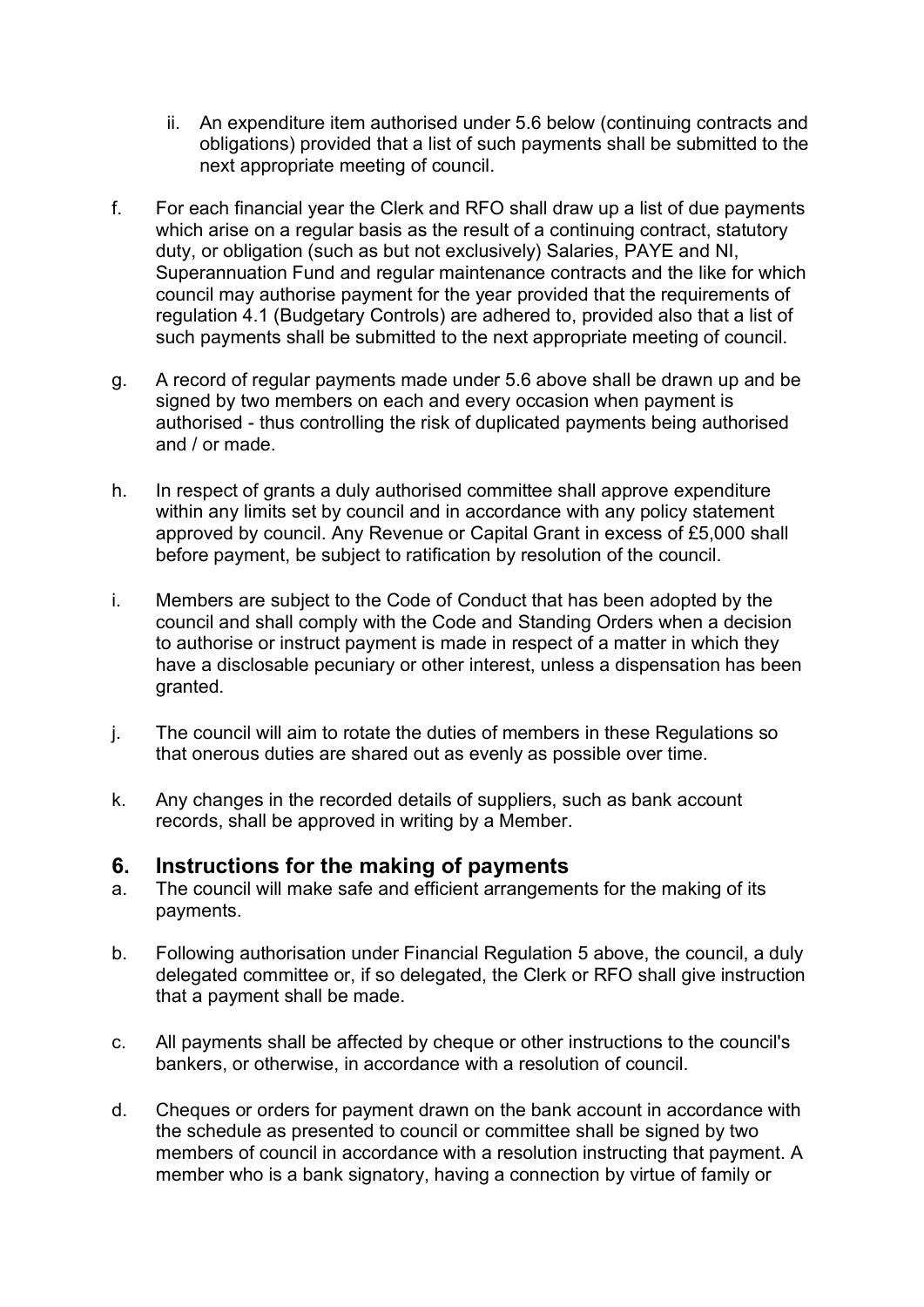business relationships with the beneficiary of a payment, should not, under normal circumstances, be a signatory to the payment in question.

- e. To indicate agreement of the details shown on the cheque or order for payment with the counterfoil and the invoice or similar documentation, the signatories shall each also initial the cheque counterfoil.
- f. Cheques or orders for payment shall not normally be presented for signature other than at a council or committee meeting (including immediately before or after such a meeting). Any signatures obtained away from such meetings shall be reported to the council at the next convenient meeting.
- g. If thought appropriate by the council, payment for utility supplies (energy, telephone and water) and any National Non-Domestic Rates may be made by variable direct debit provided that the instructions are signed by two members and any payments are reported to council as made. The approval of the use of a variable direct debit shall be renewed by resolution of the council at least every two years.
- h. If thought appropriate by the council, payment for certain items (principally salaries) may be made by banker's standing order provided that the instructions are signed, or otherwise evidenced by two members are retained and any payments are reported to council as made. The approval of the use of a banker's standing order shall be renewed by resolution of the council at least every two years.
- i. If thought appropriate by the council, payment for certain items may be made by BACS or CHAPS methods provided that the release of each payment is made by two authorised bank signatories. The approval of the use of BACS or CHAPS shall be renewed by resolution of the council at least every two years.
- $i$ . If thought appropriate by the council payment for certain items may be made by internet banking transfer provided evidence is retained showing which members approved the payment.
- k. Where a computer requires use of a personal identification number (PIN) or other password(s), for access to the council's records on that computer, a note shall be made of the PIN and Passwords and shall be handed to and retained by the Chairman of Council in a sealed dated envelope. This envelope may not be opened other than in the presence of two other councillors. After the envelope has been opened, in any circumstances, the PIN and / or passwords shall be changed as soon as practicable. The fact that the sealed envelope has been opened, in whatever circumstances, shall be reported to all members immediately and formally to the next available meeting of the council. This will not be required for a member's personal computer used only for remote authorisation of bank payments.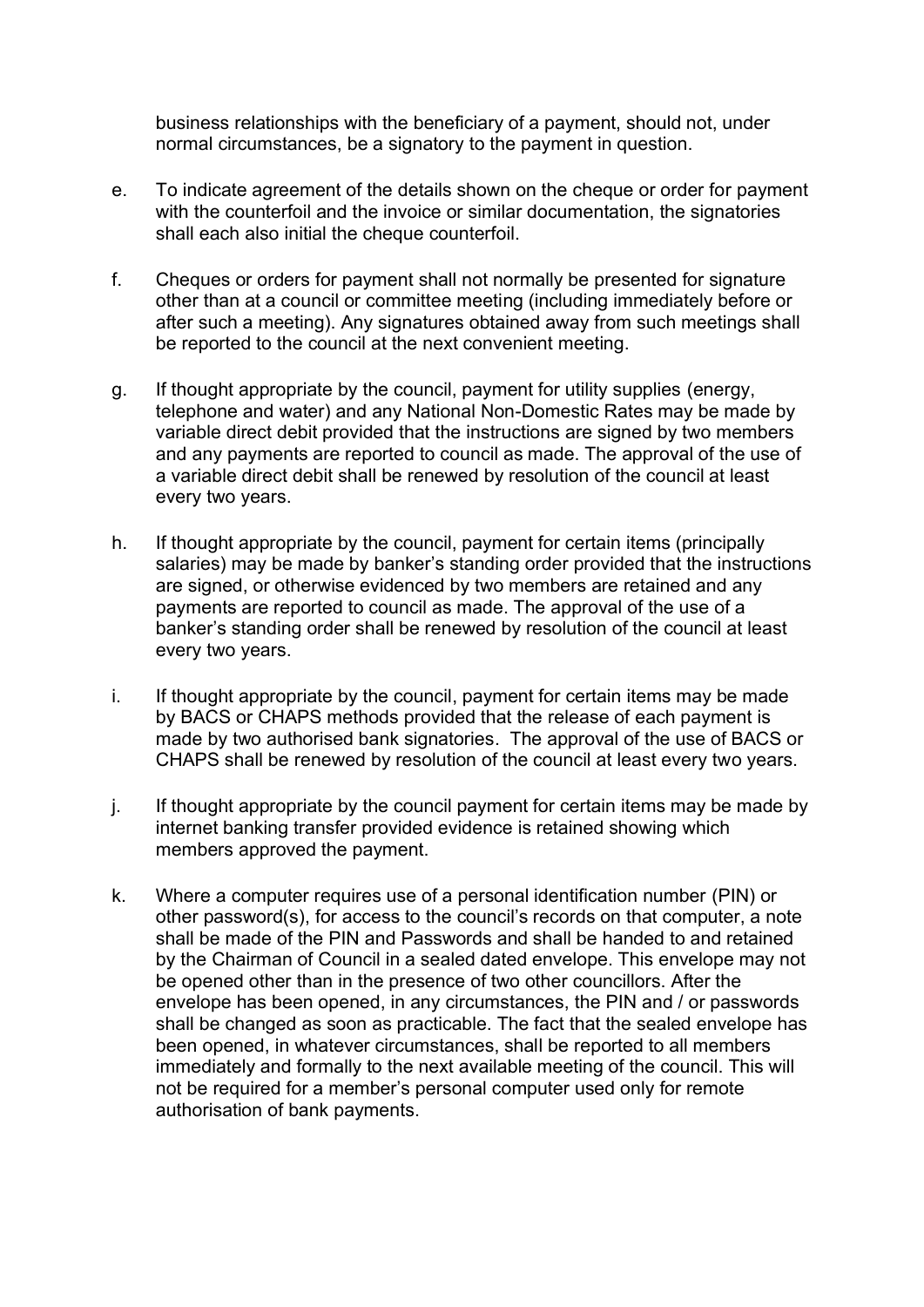- l. No employee or councillor shall disclose any PIN or password, relevant to the working of the council or its bank accounts, to any person not authorised in writing by the council or a duly delegated committee.
- m. Regular back-up copies of the records on any computer shall be made and shall be stored securely away from the computer in question, and preferably off site.
- n. The council, and any members using computers for the council's financial business, shall ensure that anti-virus, anti-spyware and firewall software with automatic updates, together with a high level of security, is used.
- o. Where internet banking arrangements are made with any bank, the Clerk shall be appointed as the Service Administrator. The bank mandate approved by the council shall identify a number of councillors who will be authorised to approve transactions on those accounts. The bank mandate will state clearly the amounts of payments that can be instructed by the use of the Service Administrator alone, or by the Service Administrator with a stated number of approvals.
- p. Access to any internet banking accounts will be directly to the access page (which may be saved under "favourites"), and not through a search engine or email link. Remembered or saved passwords facilities must not be used on any computer used for council banking work. Breach of this Regulation will be treated as a very serious matter under these regulations.
- q. Changes to account details for suppliers, which are used for internet banking may only be changed on written hard copy notification by the supplier and supported by hard copy authority for change signed by the Clerk. A programme of regular checks of standing data with suppliers will be followed.
- r. The council will not maintain any form of cash float. All cash received must be banked intact. Any payments made in cash by the Clerk (for example for postage or minor stationery items) shall be refunded on a regular basis, at least quarterly.

#### **7. Payment of salaries**

- a. As an employer, the council shall make arrangements to meet fully the statutory requirements placed on all employers by PAYE and National Insurance legislation. The payment of all salaries shall be made in accordance with payroll records and the rules of PAYE and National Insurance currently operating, and salary rates shall be as agreed by council, or duly delegated committee.
- b. Payment of salaries and payment of deductions from salary such as may be required to be made for tax, national insurance and pension contributions, or similar statutory or discretionary deductions must be made in accordance with the payroll records and on the appropriate dates stipulated in employment contracts, provided that each payment is reported to the next available council meeting, as set out in these regulations above.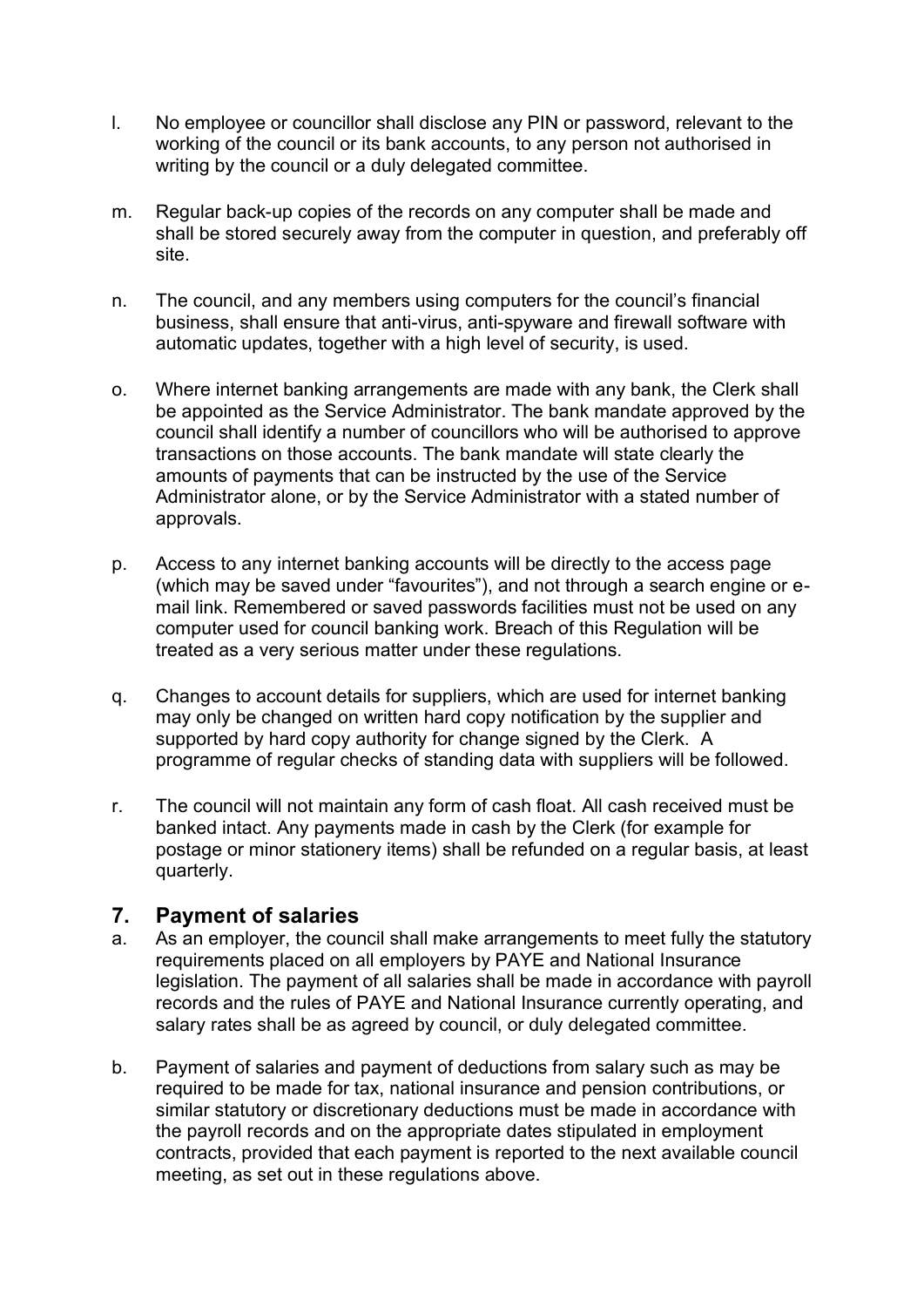- c. No changes shall be made to any employee's pay, emoluments, or terms and conditions of employment without the prior consent of the council.
- d. Each and every payment to employees of net salary and to the appropriate creditor of the statutory and discretionary deductions shall be recorded in a separate confidential record (confidential cash book). This confidential record is not open to inspection or review (under the Freedom of Information Act 2000 or otherwise) other than:
	- i. by any councillor who can demonstrate a need to know;
	- ii. by the internal auditor;
	- iii. by the external auditor; or
	- iv. by any person authorised under Audit Commission Act 1998, or any superseding legislation.
- e. The total of such payments in each calendar month shall be reported with all other payments as made as may be required under these Financial Regulations, to ensure that only payments due for the period have actually been paid.
- f. An effective system of personal performance management should be maintained for the senior officers.
- g. Any termination payments shall be supported by a clear business case and reported to the council. Termination payments shall only be authorised by council.
- h. Before employing interim staff, the council must consider a full business case.

#### **8. Loans and investments**

- a. All borrowings shall be affected in the name of the council, after obtaining any necessary borrowing approval. Any application for borrowing approval shall be approved by Council as to terms and purpose. The application for borrowing approval, and subsequent arrangements for the loan shall only be approved by full council.
- b. Any financial arrangement which does not require formal borrowing approval from the Secretary of State/Welsh Assembly Government (such as Hire Purchase or Leasing of tangible assets) shall be subject to approval by the full council. In each case a report in writing shall be provided to council in respect of value for money for the proposed transaction.
- c. The council will arrange with the council's banks and investment providers for the sending of a copy of each statement of account to the Chairman of the council at the same time as one is issued to the Clerk or RFO.
- d. All loans and investments shall be negotiated in the name of the council and shall be for a set period in accordance with council policy.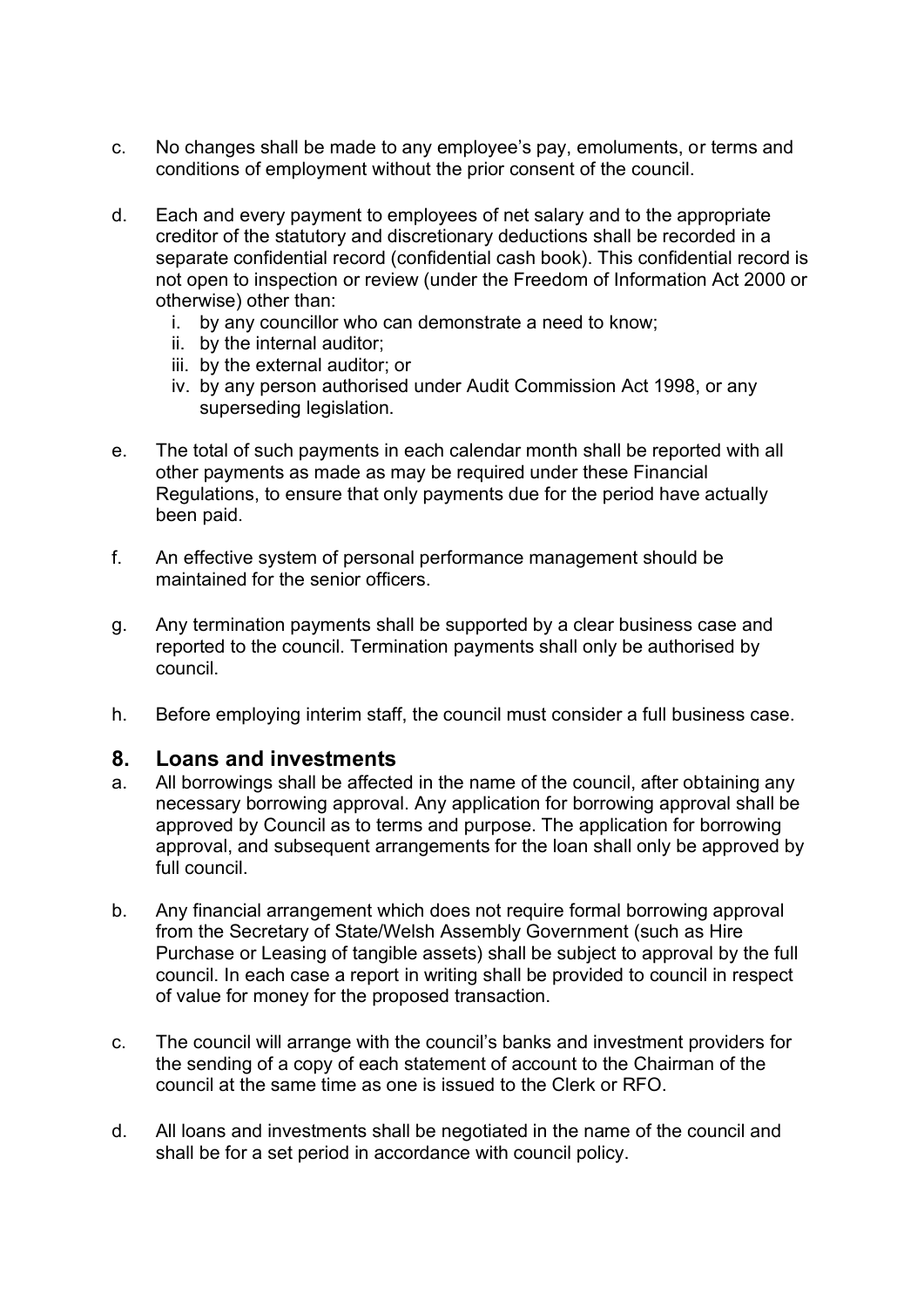- e. The council shall consider the need for an Investment Strategy and Policy which, if drawn up, shall be in accordance with relevant regulations, proper practices and guidance. Any Strategy and Policy shall be reviewed by the council at least annually.
- f. All investments of money under the control of the council shall be in the name of the council.
- g. All investment certificates and other documents relating thereto shall be retained in the custody of the RFO.
- h. Payments in respect of short term or long-term investments, including transfers between bank accounts held in the same bank, or branch, shall be made in accordance with Regulation 5 (Authorisation of payments) and Regulation 6 (Instructions for payments).

#### **9. Income**

- a. The collection of all sums due to the council shall be the responsibility of and under the supervision of the RFO.
- b. Particulars of all charges to be made for work done, services rendered or goods supplied shall be agreed annually by the council, notified to the RFO and the RFO shall be responsible for the collection of all accounts due to the council.
- c. The council will review all fees and charges at least annually, following a report of the Clerk.
- d. Any sums found to be irrecoverable and any bad debts shall be reported to the council and shall be written off in the year.
- e. All sums received on behalf of the council shall be banked intact as directed by the RFO. In all cases, all receipts shall be deposited with the council's bankers with such frequency as the RFO considers necessary.
- f. The origin of each receipt shall be entered on the paying-in slip.
- g. Personal cheques shall not be cashed out of money held on behalf of the council.
- h. The RFO shall promptly complete any VAT Return that is required. Any repayment claim due in accordance with VAT Act 1994 section 33 shall be made at least annually coinciding with the financial year end.
- i. Where any significant sums of cash are regularly received by the council, the RFO shall take such steps as are agreed by the council to ensure that more than one person is present when the cash is counted in the first instance, that there is a reconciliation to some form of control such as ticket issues, and that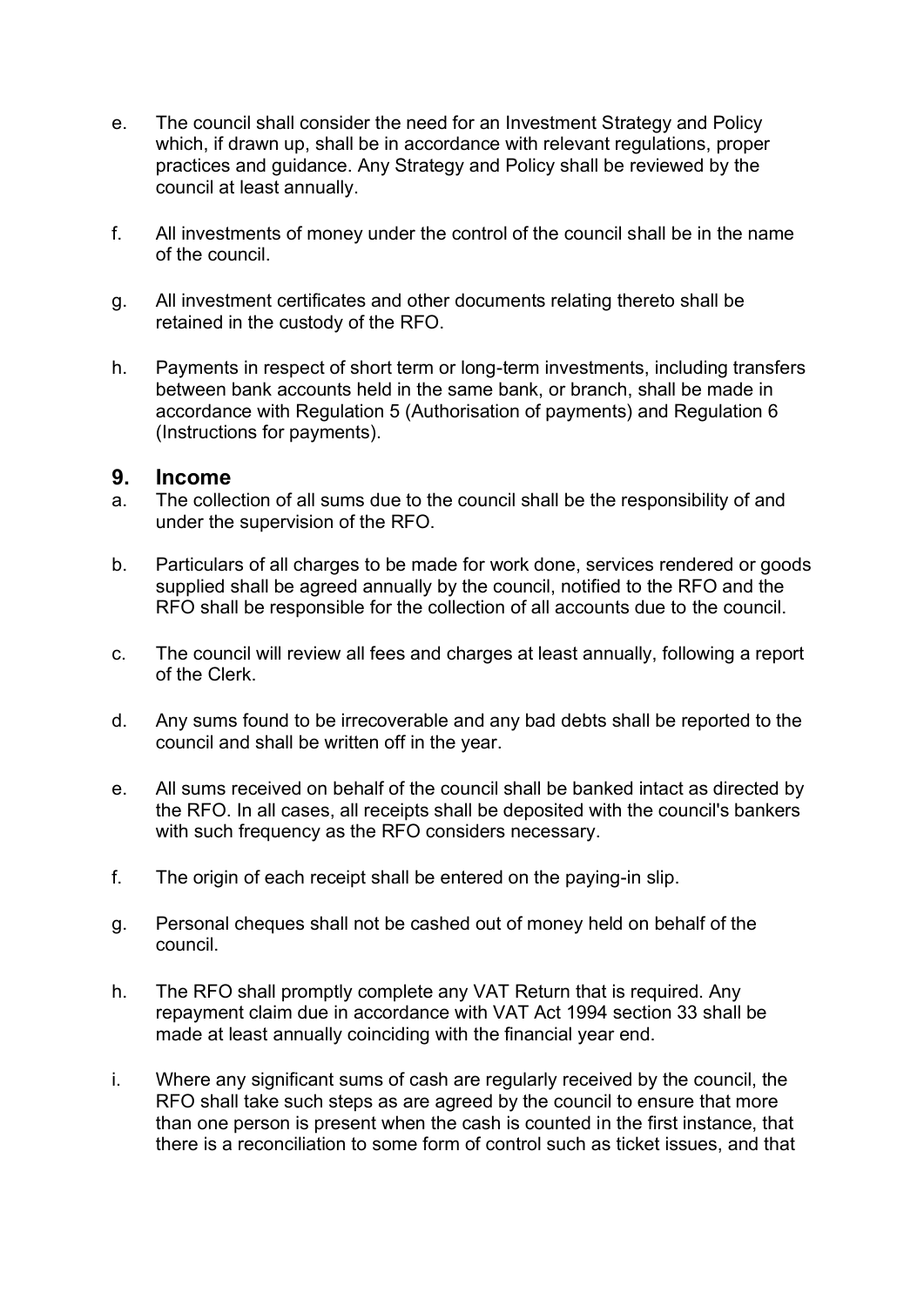appropriate care is taken in the security and safety of individuals banking such cash.

## **10. Orders for work, goods and services**

- a. An official order or letter shall be issued for all work, goods and services unless a formal contract is to be prepared or an official order would be inappropriate. Copies of orders shall be retained.
- b. Order books shall be controlled by the RFO.
- c. All members and officers are responsible for obtaining value for money at all times. An officer issuing an official order shall ensure as far as reasonable and practicable that the best available terms are obtained in respect of each transaction, usually by obtaining three or more quotations or estimates from appropriate suppliers, subject to any de minimis provisions in Regulation 11.a below.
- d. A member may not issue an official order or make any contract on behalf of the council.
- e. The RFO shall verify the lawful nature of any proposed purchase before the issue of any order, and in the case of new or infrequent purchases or payments, the RFO shall ensure that the statutory authority shall be reported to the meeting at which the order is approved so that the minutes can record the power being used.

## **11. Contracts**

Procedures as to contracts are laid down as follows:

- a) Every contract shall comply with these financial regulations, and no exceptions shall be made otherwise than in an emergency provided that this regulation need not apply to contracts which relate to items (i) to (vi) below:
	- i. for the supply of gas, electricity, water, sewerage and telephone services;
	- ii. for specialist services such as are provided by legal professionals acting in disputes;
	- iii. for work to be executed or goods or materials to be supplied which consist of repairs to or parts for existing machinery or equipment or plant;
	- iv. for work to be executed or goods or materials to be supplied which constitute an extension of an existing contract by the council;
	- v. for additional audit work of the external auditor up to an estimated value of £500 (in excess of this sum the Clerk and RFO shall act after consultation with the Chairman and Vice Chairman of council); and
	- vi. for goods or materials proposed to be purchased which are proprietary articles and / or are only sold at a fixed price.
- b) Where the council intends to procure or award a public supply contract, public service contract or public works contract as defined by The Public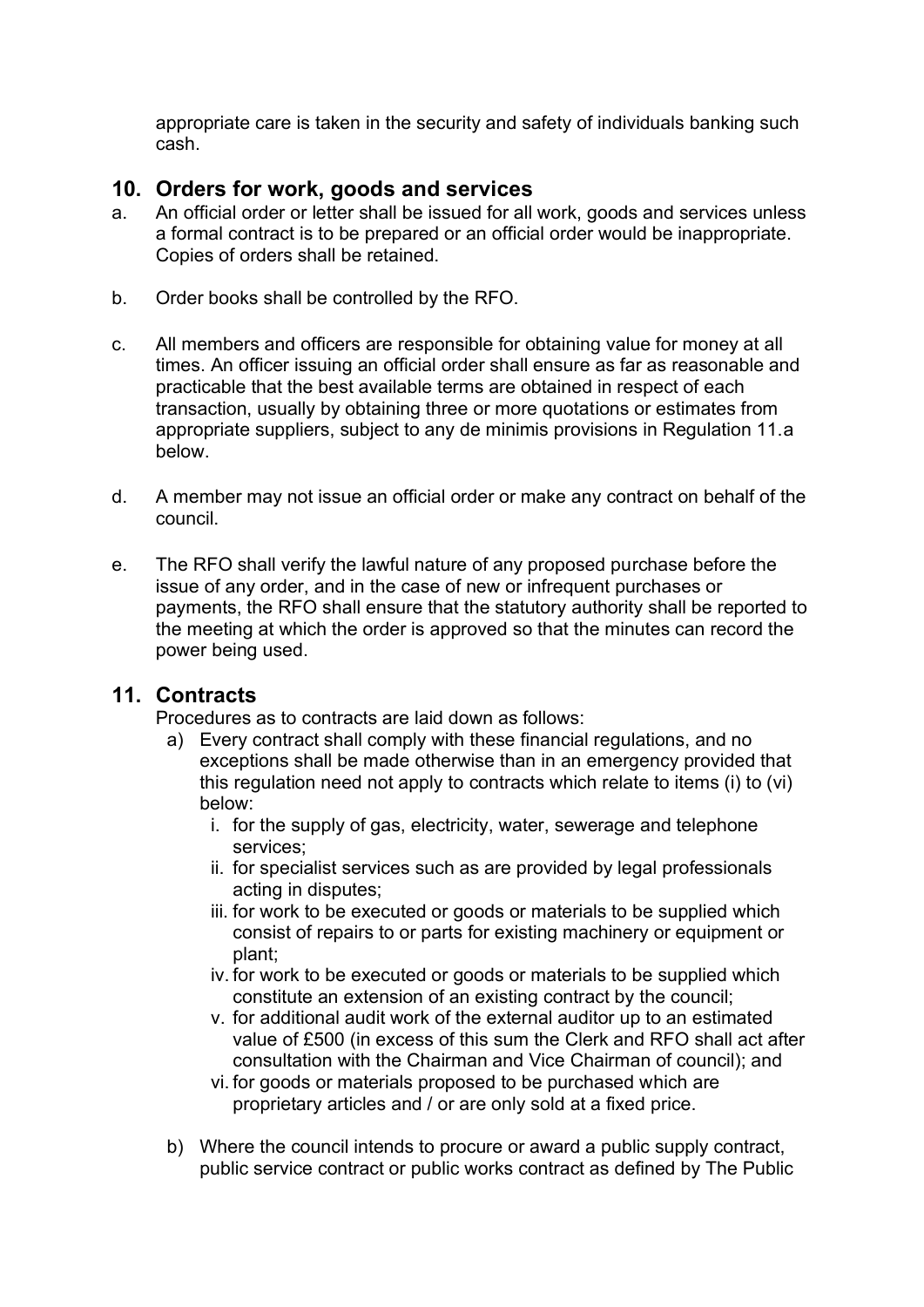Contracts Regulations 2015 ("the Regulations") which is valued at £25,000 or more, the council shall comply with the relevant requirements of the Regulations<sup>2</sup>.

- c) The full requirements of The Regulations, as applicable, shall be followed in respect of the tendering and award of a public supply contract, public service contract or public works contract which exceed thresholds in The Regulations set by the Public Contracts Directive 2014/24/EU (which may change from time to time) $3$ .
- d) When applications are made to waive financial regulations relating to contracts to enable a price to be negotiated without competition the reason shall be embodied in a recommendation to the council.
- e) Such invitation to tender shall state the general nature of the intended contract and the Clerk shall obtain the necessary technical assistance to prepare a specification in appropriate cases. The invitation shall in addition state that tenders must be addressed to the Clerk in the ordinary course of post. Each tendering firm shall be supplied with a specifically marked envelope in which the tender is to be sealed and remain sealed until the prescribed date for opening tenders for that contract.
- f) All sealed tenders shall be opened at the same time on the prescribed date by the Clerk in the presence of at least one member of council.
- g) Any invitation to tender issued under this regulation shall be subject to Standing Orders[ ], and shall refer to the terms of the Bribery Act 2010.
- h) When it is to enter into a contract of less than £25,000 in value for the supply of goods or materials or for the execution of works or specialist services other than such goods, materials, works or specialist services as are excepted as set out in paragraph (a) the Clerk or RFO shall obtain 3 quotations (priced descriptions of the proposed supply); where the value is below [£3,000] and above [£100] the Clerk or RFO shall strive to obtain 3 estimates. Otherwise, Regulation 10.3 above shall apply.
- i) The council shall not be obliged to accept the lowest or any tender, quote or estimate.
- j) Should it occur that the council, or duly delegated committee, does not accept any tender, quote or estimate, the work is not allocated and the council requires further pricing, provided that the specification does not change, no person shall be permitted to submit a later tender, estimate or quote who was present when the original decision-making process was being undertaken.

<sup>&</sup>lt;sup>2</sup> The Regulations require councils to use the Contracts Finder website to advertise contract opportunities, set out the procedures to be followed in awarding new contracts and to publicise the award of new contracts

 $3$  Thresholds currently applicable are:

a) For public supply and public service contracts 209,000 Euros (£181,302)

b) For public works contracts 5,225,000 Euros (£4,551,413)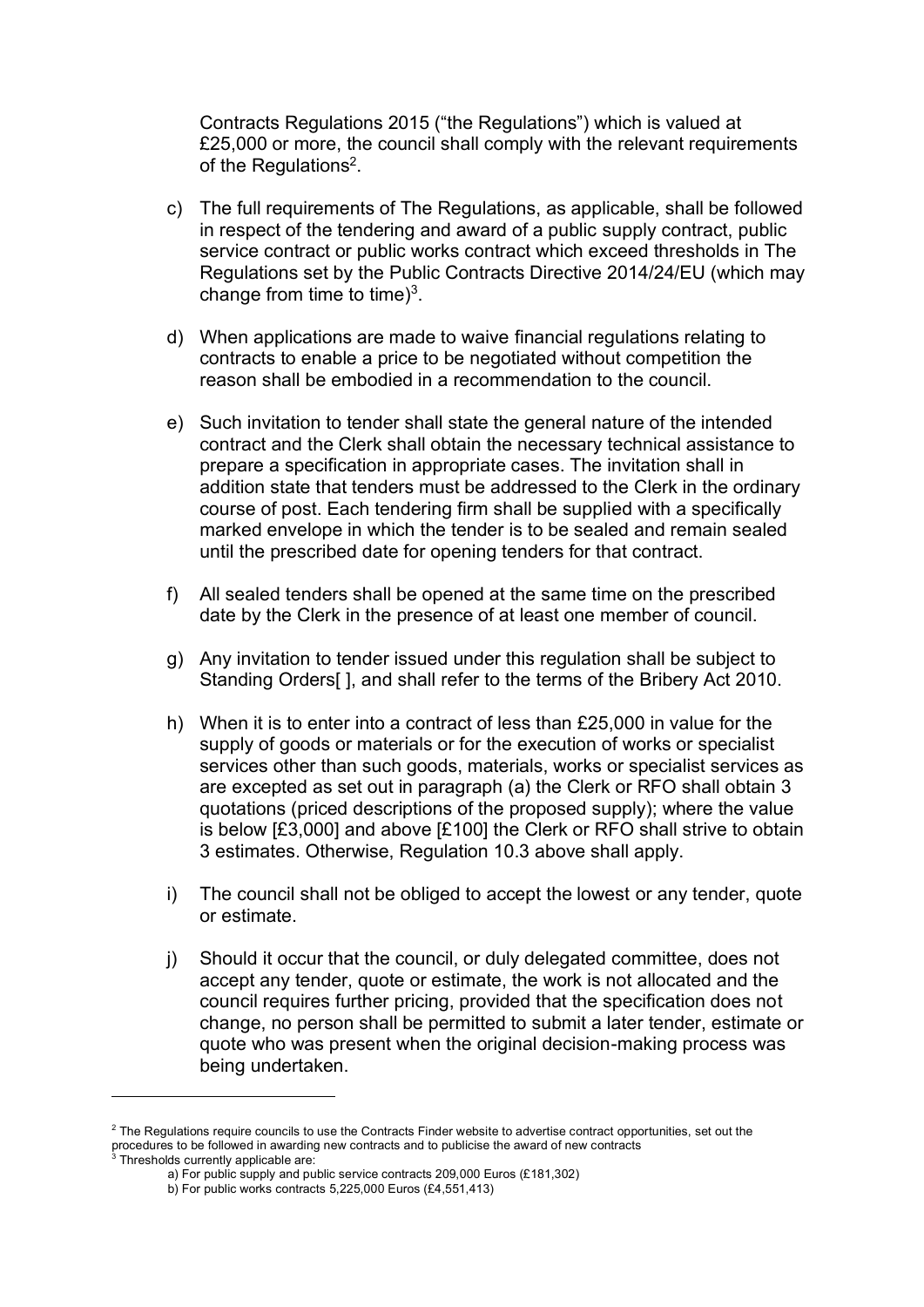# **12. Assets, properties and estates**

- a. The Clerk shall make appropriate arrangements for the custody of all title deeds and Land Registry Certificates of properties held by the council. The RFO shall ensure a record is maintained of all properties held by the council, recording the location, extent, plan, reference, purchase details, nature of the interest, tenancies granted, rents payable and purpose for which held in accordance with Accounts and Audit Regulations.
- b. No tangible moveable property shall be purchased or otherwise acquired, sold, leased or otherwise disposed of, without the authority of the council, together with any other consents required by law, save where the estimated value of any one item of tangible movable property does not exceed £250.
- c. No real property (interests in land) shall be sold, leased or otherwise disposed of without the authority of the council, together with any other consents required by law. In each case a report in writing shall be provided to council in respect of valuation and surveyed condition of the property (including matters such as planning permissions and covenants) together with a proper business case (including an adequate level of consultation with the electorate).
- d. No real property (interests in land) shall be purchased or acquired without the authority of the full council. In each case a report in writing shall be provided to council in respect of valuation and surveyed condition of the property (including matters such as planning permissions and covenants) together with a proper business case (including an adequate level of consultation with the electorate).
- e. Subject only to the limit set in Regulation 12.2 above, no tangible moveable property shall be purchased or acquired without the authority of the full council. In each case a report in writing shall be provided to council with a full business case.
- f. The RFO shall ensure that an appropriate and accurate Register of Assets and Investments is kept up to date. The continued existence of tangible assets shown in the Register shall be verified at least annually, possibly in conjunction with a health and safety inspection of assets.

## **13. Insurance**

- a. Following the annual risk assessment (per Regulation 17), the RFO shall effect all insurances and negotiate all claims on the council's insurers.
- b. The RFO shall keep a record of all insurances effected by the council and the property and risks covered thereby and annually review it.
- c. The RFO shall be notified of any loss liability or damage or of any event likely to lead to a claim, and shall report these to council at the next available meeting.
- d. All appropriate members and employees of the council shall be included in a suitable form of security or fidelity guarantee insurance which shall cover the